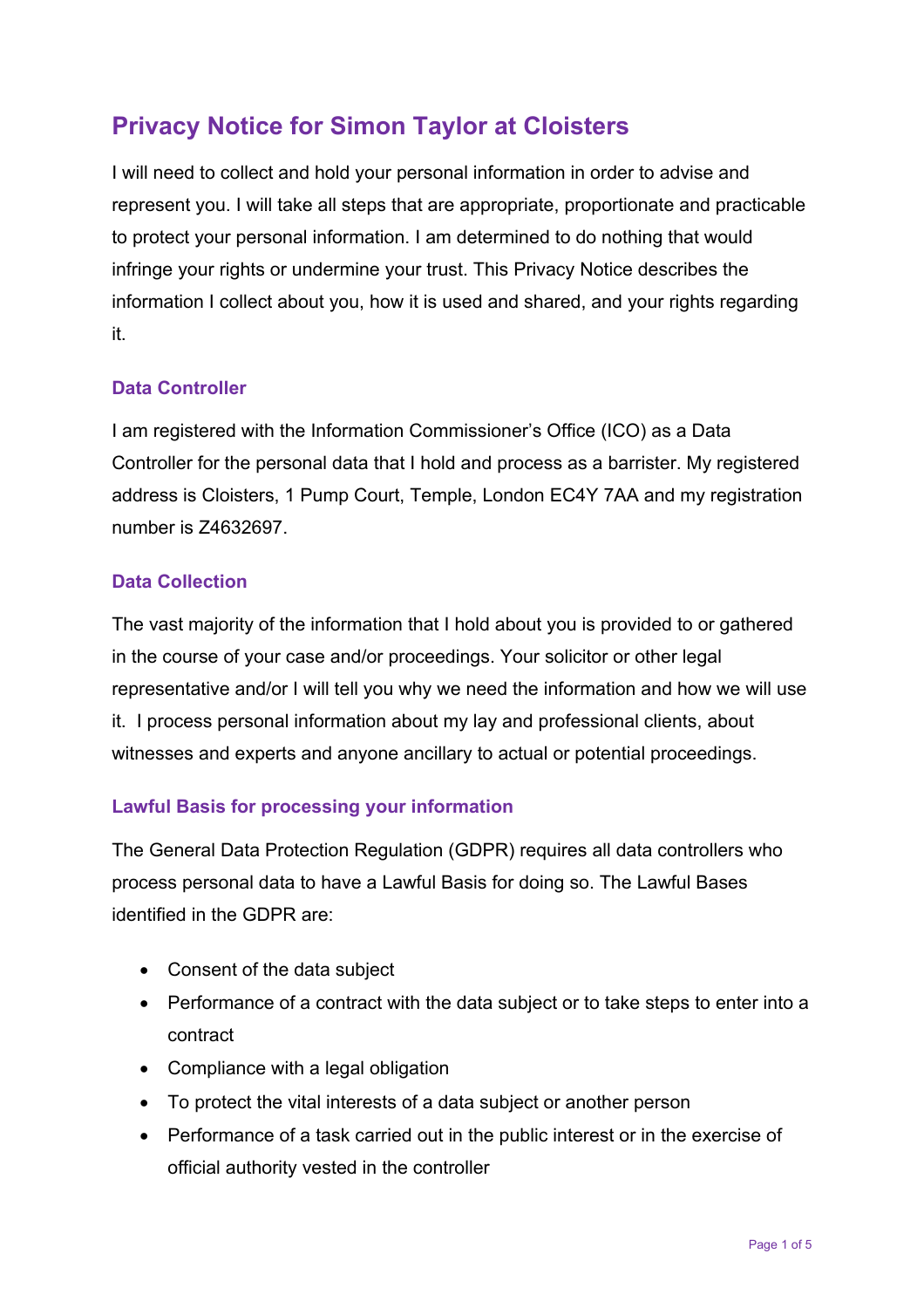• The legitimate interests of myself, or a third party, except where such interests are overridden by the interests, rights or freedoms of the data subject

Examples of legitimate interests include:

- Where the data subject is a client or in the service of the data controller;
- Transmission within a group of undertakings for internal administrative purposes;
- Processing necessary to ensure network and information security, including preventing unauthorised access;
- Processing for direct marketing purposes, or to prevent fraud; and
- Reporting possible criminal acts or threats to public security.

I process your personal data to enable the necessary steps to be taken to enter into and/or to perform contracts for legal services and/or to comply with a legal obligation and/or for the purposes of my legitimate interests – namely, the provision of legal services, the development and marketing of my professional expertise and maintaining a record of the work I have carried out for my clients (including for regulatory purposes and in order to address any queries or concerns you may have). I also process data where that is necessary for the establishment, exercise and/or defence of legal claims.

#### **I use your information to:**

- Provide legal advice and representation
- Assist in training pupils and mini-pupils
- Investigate and address your concerns
- Communicate with you about news, updates and events
- Investigate or address legal proceedings relating to your use of my services/products, or as otherwise allowed by applicable law
- Make statutory returns as required by the HMRC
- Maintain a record of the work I have carried out for you

I do not use automated decision-making in the processing of your personal data.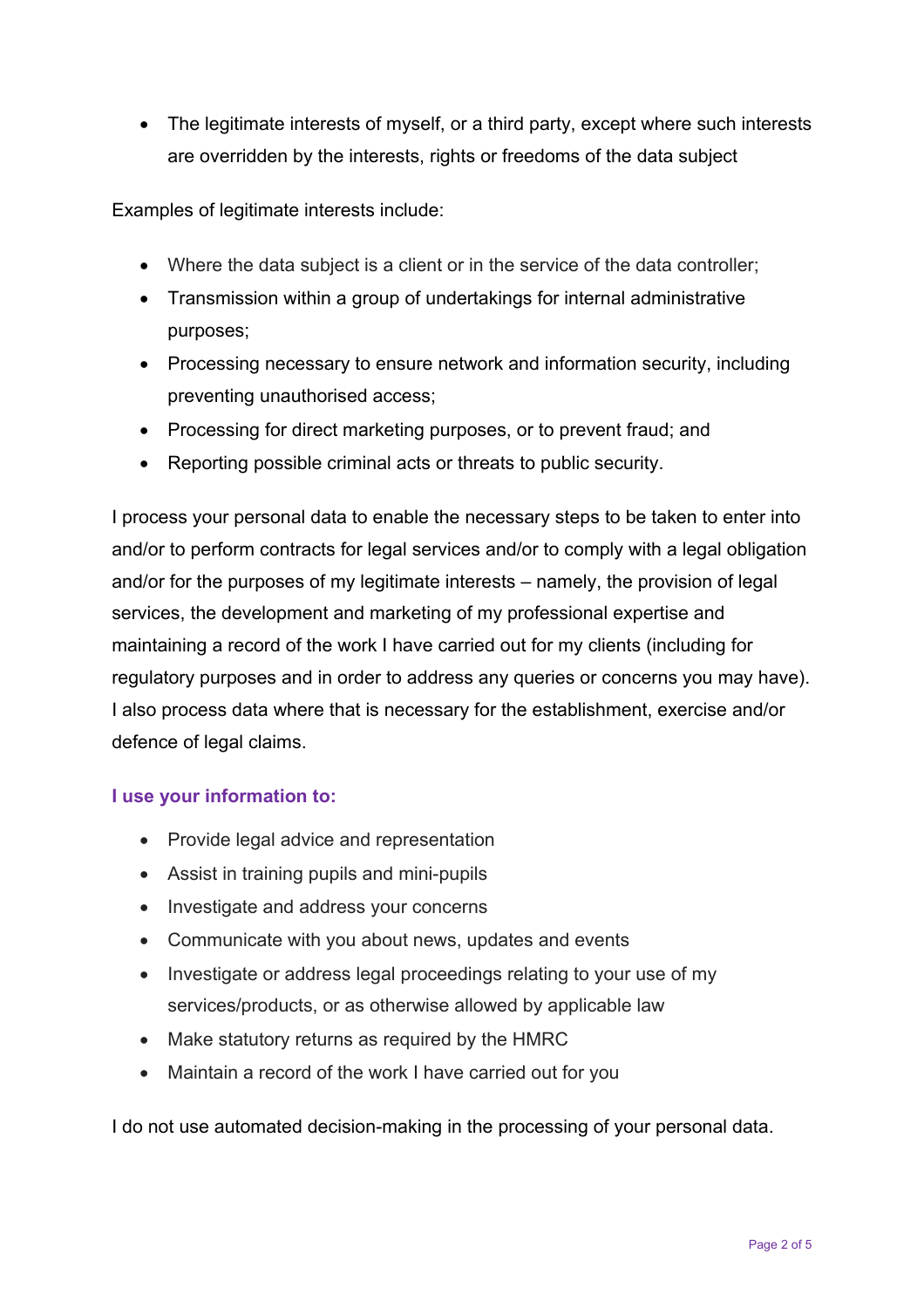I collect and process both personal data and special categories of personal data as defined in the GDPR. This may include:

- Name:
- Email:
- Phone number;
- Address:
- Payment or bank details;
- Date of birth:
- Location details;
- Device IP address;
- Financial information:
- Details about protected characteristics (such as disability, sex, race, age religion or belief, sexual orientation, gender identity, pregnancy/maternity, marital status);
- Details about trade union membership and/or activities;
- Medical records and/or health details;
- Criminal records and/or details relating to offences, alleged offences, criminal proceedings, outcomes and sentences;
- Details about work, education and/or training.

# **Sharing personal data**

I sometimes need to share the personal information I process with the individual and/or third parties. Where necessary or required, I may share information with:

- Solicitors, barristers and legal representatives
- Courts and other tribunals
- Pupils or mini pupils under my training or supervision
- My Chambers management and staff who provide administrative services
- Regulatory authorities, ombudsmen, insurance providers or legal advisors in the event of a dispute or other legal or relevant matter
- Law enforcement officials, government authorities, or other third parties to meet our legal obligations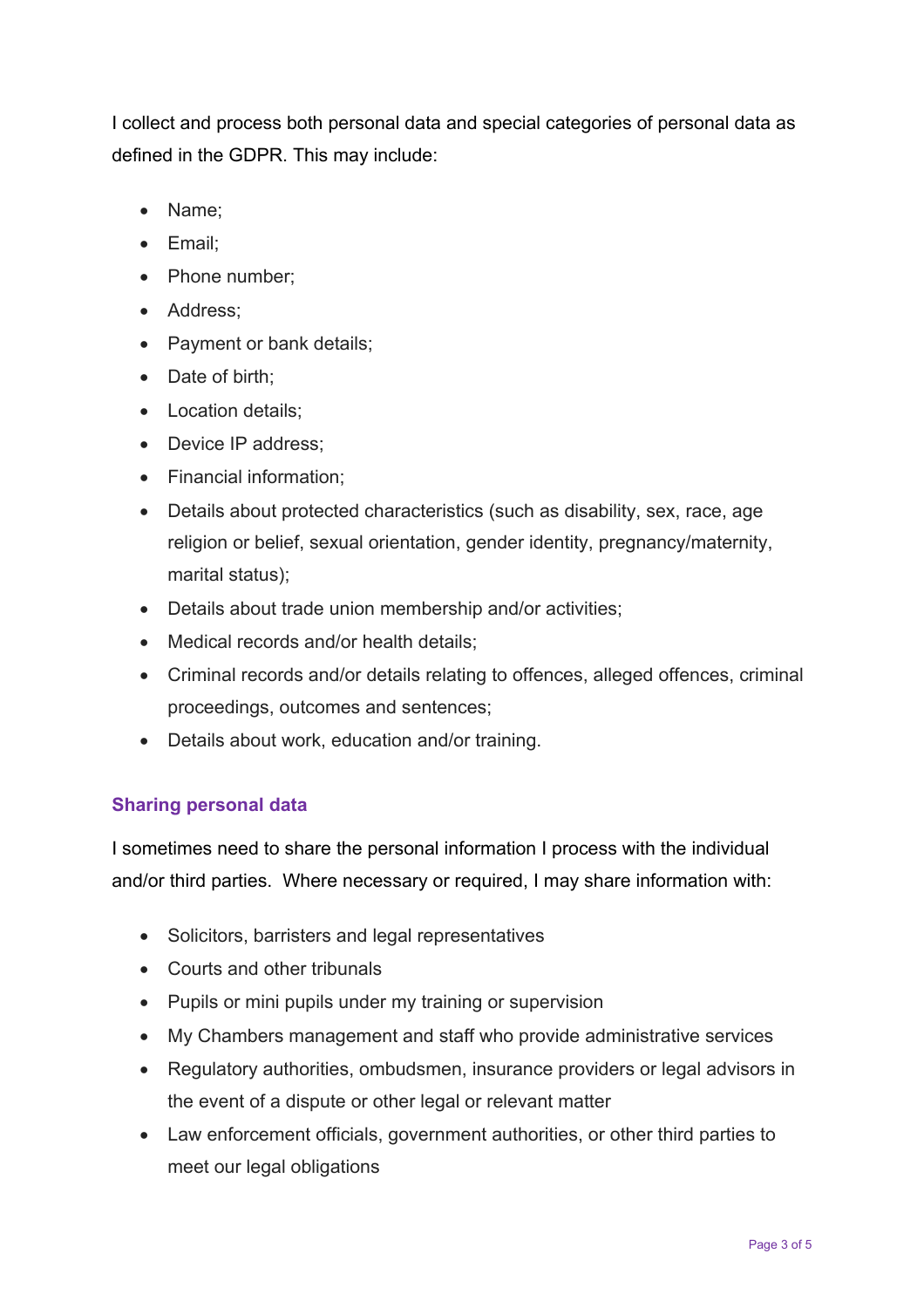• Any other party where I ask you and you consent to the sharing

# **Transfers to third countries and international organisations**

I do not usually need to transfer any personal data to third countries or international organisations but, if I do so, it will only be where I am satisfied that such transferred data is fully protected and safeguarded as required by the GDPR.

**I retain your personal data** while you remain a client and for 7 years thereafter, unless you ask me to delete it. I adhere to Cloisters' Data Retention Policy (copy available on request) which details how long I hold data for and how I dispose of it when it no longer needs to be held. I will delete or anonymise your information at your request unless:

- There is an unresolved issue, such as claim or dispute;
- I am legally required not to; or
- There are overriding legitimate business interests, including but not limited to fraud prevention and protecting customers' safety and security.

# **Your Rights**

The GDPR gives you specific rights around your personal data. For example, you have to be informed about the information I hold and what I use it for, you can ask for a copy of the personal information I hold about you, you can ask me to correct any inaccuracies with the personal data I hold, you can ask me to stop sending you direct mail, or emails, or in some circumstances ask me to stop processing your personal information. Finally, if I do something irregular or improper with your personal data you can seek compensation for any distress you are caused or loss you have incurred. You can find out more information from the ICO's website http://ico.org.uk/for\_the\_public/personal\_information and this is the organisation that you can complain to if you are unhappy with how I have dealt with your personal information.